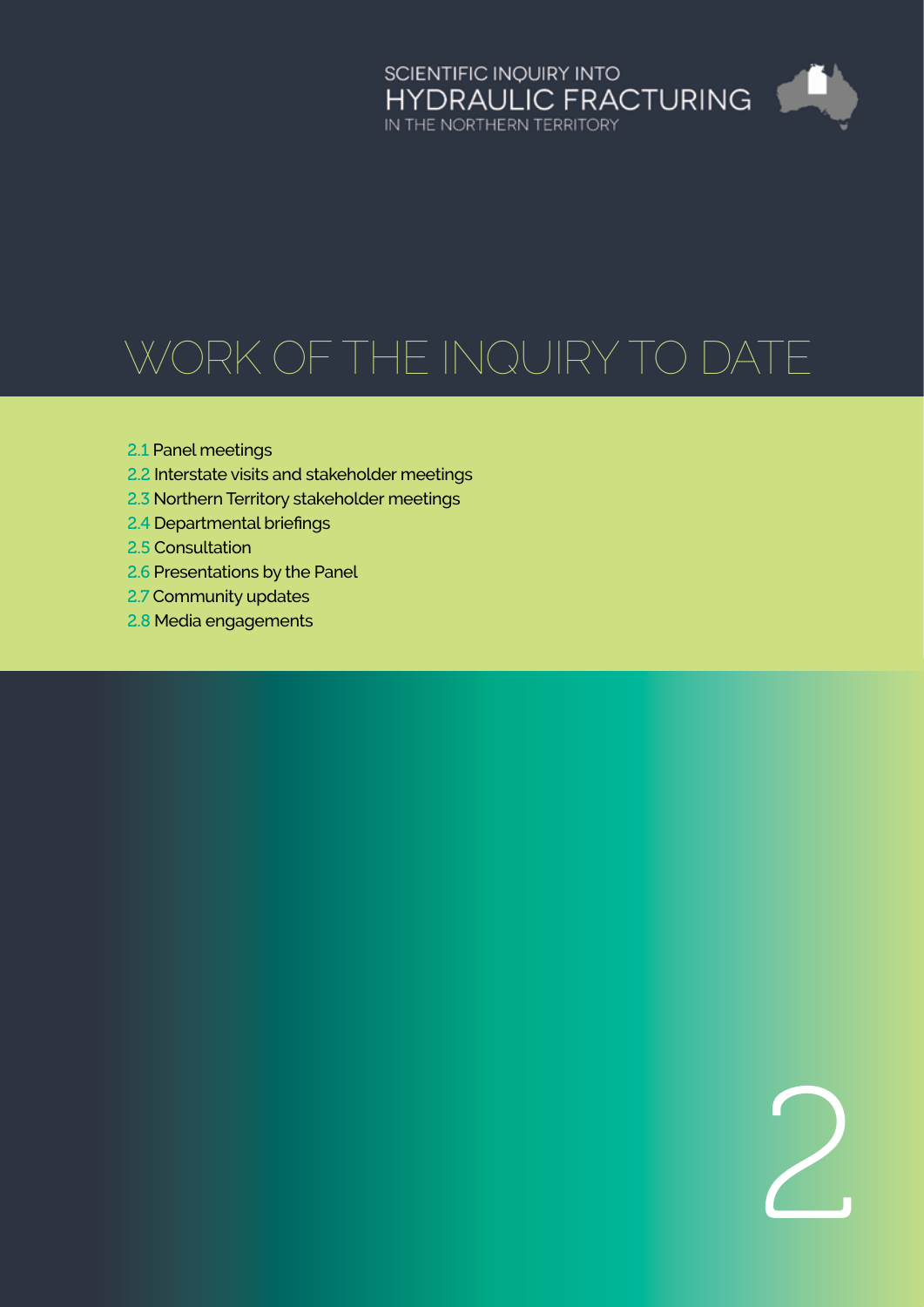#### <span id="page-1-0"></span>2.1 Panel meetings

Since the Inquiry was constituted on 3 December 2016, the Panel has formally met on nine occasions (see Appendix 4).

#### 2.2 Interstate visits and stakeholder meetings

On 31 January 2017, the Panel undertook an interstate visit to South Australia (**SA**) to consult with officers of the Energy Resources Division of the Department of State Development concerning the regulatory framework governing conventional and unconventional onshore gas development in that State. Consultation also occurred with the Nuclear Fuel Cycle Royal Commission Consultation and Response Agency to discuss models of community engagement.

On 1 and 2 February 2017, the Panel travelled to Moomba in SA to conduct a two day site visit of Santos Ltd's (**Santos**) operations in the Cooper Basin.

The purpose of the visit was to observe drilling and hydraulic fracturing activities associated with deep gas (shale and tight gas) extraction, rather than CSG extraction.

The type of gas extraction witnessed at Santos' operation in the Cooper Basin was tight gas, not shale gas, however, the infrastructure, processes and supporting operations are relevantly comparable to those of a typical onshore shale gas operation.

The field trip was an important activity to undertake during the early stages of the Inquiry in order to better understand the size and scale of the hydraulic fracturing process for deep gas extraction and its impact on the local environment.

During the two day visit, the Inquiry witnessed the hydraulic fracturing of a fracture stage at the Allunga 2 and 3 well pads, as well as the equipment and processes associated with the hydraulic fracturing. At the site, the Panel observed a demonstration of the composition and mixing of hydraulic fracturing fluid used at that location. The Panel also visited a producing gas well at the adjacent Allunga 1 well pad.

At the Caraka 2 well site, the Panel witnessed the drilling of a well for the purpose of hydraulic fracturing, and the associated infrastructure and equipment. The Panel had a tour of the drilling rig floor and the storage area used for surface and production casing.

While on-site board and lodgings (one night) and ground transportation were provided by Santos, the remaining costs associated with the trip were paid for by the Inquiry.

On 18 and 19 July 2017, the Panel went to Canberra, ACT, to meet with a range of Commonwealth stakeholders, including the Department of the Environment and Energy. They discussed environmental exposure conceptualisation and the environmental risks of chemicals used in CSG extraction and funding announced in the May 2017 budget for combined geological and bioregional resource assessments. They also discussed Australia's current emissions reductions targets, whether or not a supply of natural gas to the east coast of Australia could assist in meeting these targets, and the role of the Northern Gas Pipeline.

On 24-28 July 2017, the Inquiry travelled to Queensland to meet with stakeholders directly affected by CSG exploration and extraction, consult with government regulators and visit a CSG field operated by Santos.

During an evidence gathering tour of the Darling Downs and south west region of Queensland, the Panel met with landowners, local government and businesses in Dalby, Roma and Miles that were directly involved with or affected by CSG development. The Panel spoke with people who had been adversely affected by CSG development, especially landowners whose interactions with unconventional gas operators had been unfavourable, including Ms Helen Bender and Mr John Jenkyn. Some of the people the Panel spoke to complained of the deleterious health effects of living in close proximity to CSG development. With others, the detrimental social impacts of a rapid escalation in CSG activity were discussed (see Chapter 12).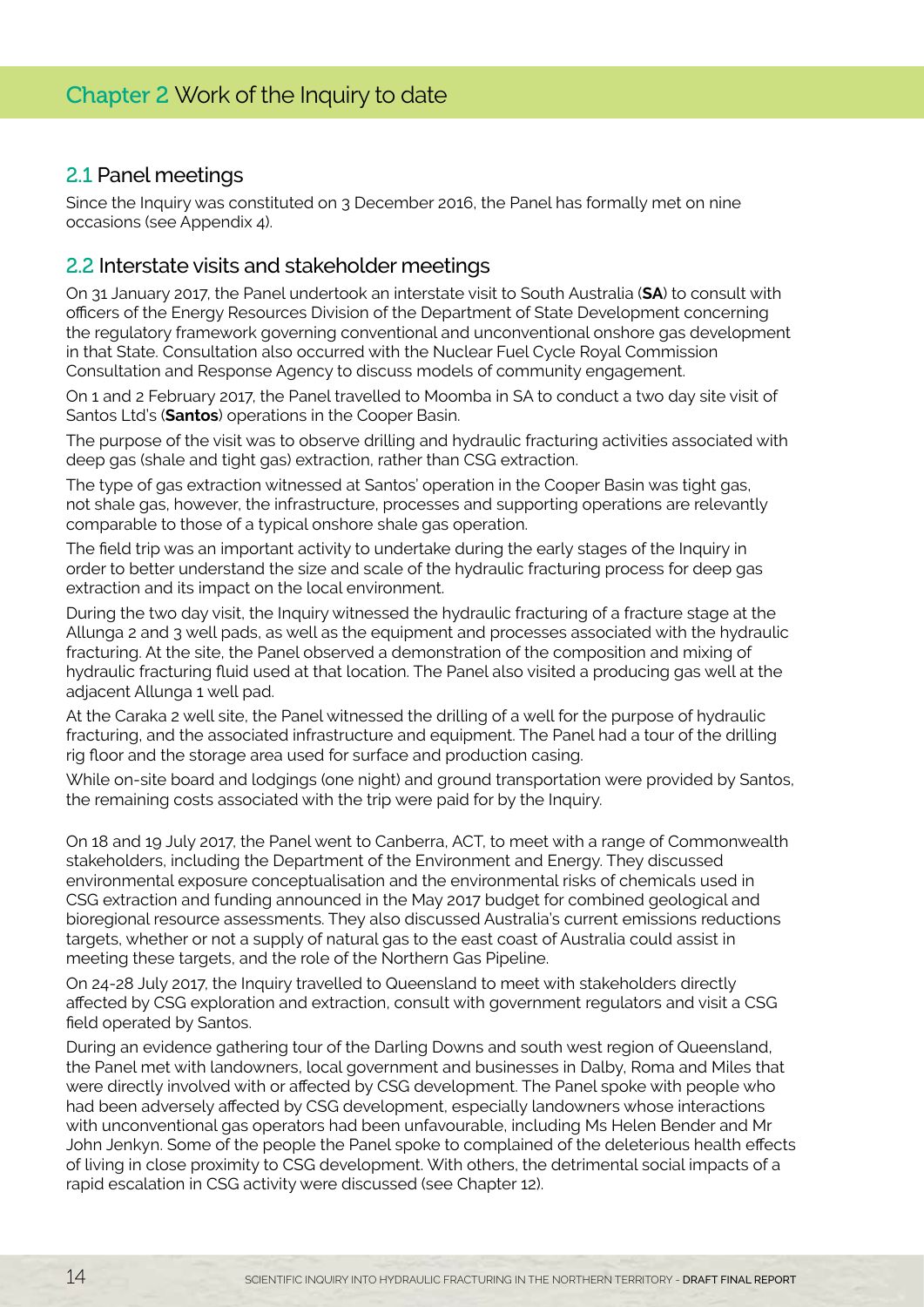Conversely, the Panel met with farmers who had had the beneficial use of processed produced CSG water for irrigation and cattle grazing use, which had resulted in increased productivity and income. The Panel also visited the Miles State High School Trade Centre, which in partnership with Origin Energy Limited (**Origin**) provides vocational education and employment pathways for its students. Similarly, the Panel heard from local business people and local government officials who gave examples of infrastructure improvements, such as new or improved roads, paid for by various gas companies.



Inquiry Chair Justice Rachel Pepper and Prof Barry Hart AM with students from the Miles State High School Trade Centre.

While in Queensland, the Panel travelled to Brisbane to meet with a range of regulatory agencies and government departments. The Panel learnt about the resulting governance structures and industry standards that have evolved to meet public expectation and afford improved levels of social licence. Meetings were facilitated with various stakeholders such as AgForce, the Queensland Farmers Federation, the Commonwealth Scientific and Industrial Research Organisation (**CSIRO**), the Gas Industry Social and Environmental Research Alliance (**GISERA**), the University of Queensland's Centre for Coal Seam Gas (**CCSG**), the Department of Natural Resources and Mines, the Department of Environment and Heritage Protection, and the Office of Groundwater Impact Assessment (**OGIA**). The consistent theme of these talks and presentations was the need to ensure that an appropriately robust regulatory framework was in place before the development of any unconventional gas resource, a matter that many of the regulators conceded had not been attended to in Queensland prior to the large number of CSG activities occurring in that State, thereby leading to many of the adverse social impacts experienced in that jurisdiction.

The Panel also toured a Santos operated CSG field in Roma, where the Panel saw various multi-pad well sites and the disturbance footprint of those sites, and inspected a cattle grazing operation co-existing with a CSG development. On the same visit, the Panel visited Santos' Roma gas processing hub and Unburri, the Roma field workers' camp.

Finally, on 7 September 2017, the Chair and Dr Vaughan Beck AM travelled to SA, to further consult with the Department of State Development to discuss in greater detail the governance of unconventional gas in that State and its potential application to the NT.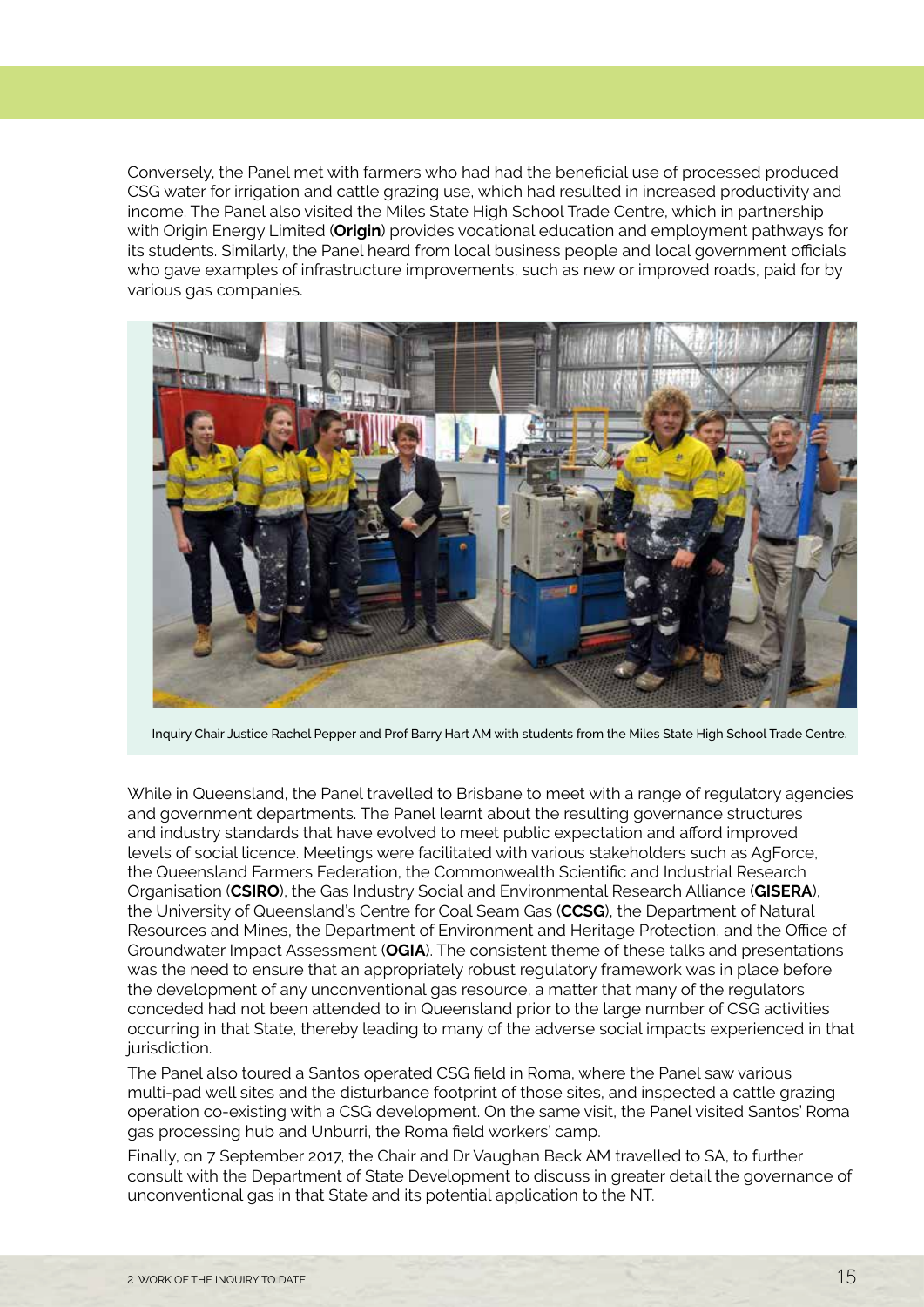## <span id="page-3-0"></span>2.3 Northern Territory stakeholder meetings

Between 20 and 24 February 2017, the Chair and the Deputy Chair, Prof Barry Hart AM, met with stakeholders at various locations in the Territory to discuss the work of the Inquiry and to seek their input into the first round of community consultations.

On 4 July 2017, the Chair and Dr Alan Andersen travelled to Newcastle Waters to meet with the traditional owners of that area and, then to Elliott, to meet with a number of community members. Representatives from the Northern Land Council attended the meeting at Newcastle Waters. At both meetings, a range of issues were discussed, including the need to be properly and fully informed and consulted in respect of all potential onshore shale gas activities on Aboriginal and native title land (that is, the need to betold of both the benefits and the potential adverse consequences of this development), the need for the Northern Land Council to act in a wholly disinterested manner in conducting negotiations with gas companies on behalf of Aboriginal people, the concern of Aboriginal people regarding the capacity for environmental and cultural damage to occur as a result of any onshore shale gas industry (especially with respect to water, traditional cultural practices, bush tucker and sacred sites), and the need to ensure that the benefits of any onshore unconventional gas development flowed to the communities upon whose land the development would take place, in particular, the need to create and retain local employment opportunities.

On 5 and 6 July 2017, the Chair, accompanied by Dr Andersen, visited two Northern Territory pastoral stations, namely, Hayfield Station operated by the Dyer family, and Maryfield Station operated by North Star Pastoral Pty Ltd. The purpose of this visit was to better understand firsthand the operation of a cattle station in order to assist in evaluating the potential impacts, both adverse (for example, disruption to business) and beneficial (improvements in infrastructure and the creation of an ongoing revenue stream), that any onshore shale gas development might have on that industry.

A full list of stakeholder meetings is at Appendix 5.

## 2.4 Departmental briefings

As referred to above in Section 2.2, various government departments, both within the NT and from other jurisdictions, have briefed the Panel on subjects relevant to the work of the Inquiry. The purpose of these briefings was to provide essential background information on a range of topics. A list of all briefings is set out at Appendix 6.

In this regard, the Panel consulted with the Alberta Energy Regulator (**AER**). The purpose of this engagement was to better ascertain the regulatory framework within which the onshore unconventional gas industry operates in that Province, and moreover, to determine whether there are governance measures from that jurisdiction that can be appropriately adapted and applied in the Northern Territory. The consultation resulted in the AER making a formal submission to the Inquiry (submission 483).

## 2.5 Consultation

The Inquiry was given a mandate to consult widely with Territorians about their views on the development of an onshore unconventional shale gas industry in the Northern Territory.

The first round of consultation took place in March 2017, following the release of the Issues Paper. It consisted of public hearings and community information and engagement sessions, or 'community forums'.

Following the release of the *Interim Report* in July 2017 (**Interim Report**), a second round of consultation during August 2017 was undertaken in the same format as the first round.

A summary of the discussions that occurred during the first and second round of consultations is contained in Chapter 3.

#### 2.5.1 **Public hearings**

Two rounds of public hearings have been conducted in 2017. The hearings were open to anyone who had registered in advance. So far, the Inquiry has held 105 public hearings in Alice Springs, Tennant Creek, Katherine and Darwin. Presenters included members of the public, environmental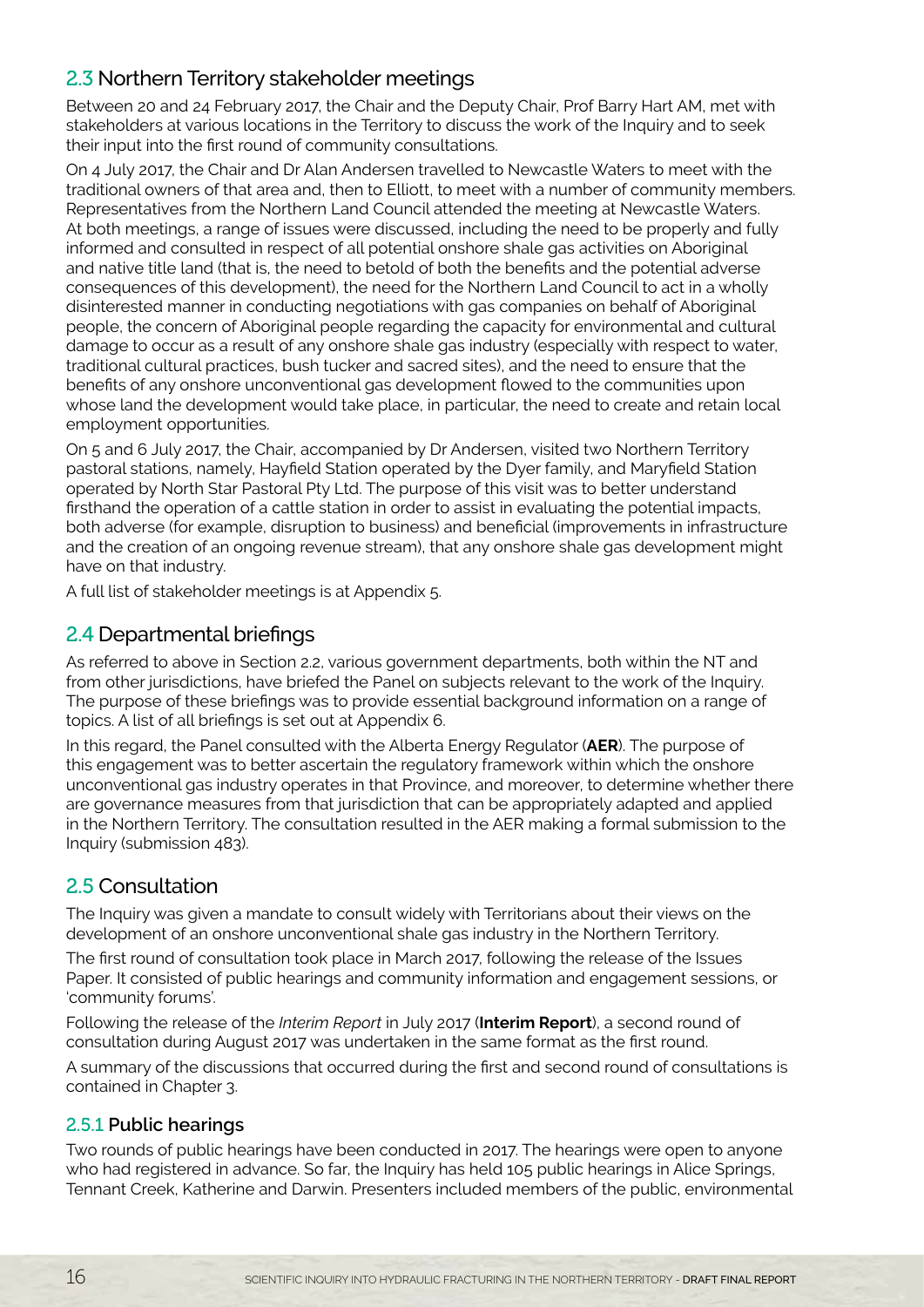groups, the gas industry, pastoralists, Aboriginal land managers, Land Councils and local governments. A full list of those who attended the hearings is found at Appendix 7.

The hearings were recorded and live-streamed on the Inquiry's website to facilitate access for those who could not otherwise attend in person. During March and August, the live-stream was viewed by almost 2,000 people, including those in Canada, US, Ireland, UK, Hungary, Spain and Switzerland. The video recordings are available to be viewed on the Inquiry's Submission Library website page at www.frackinginquiry.nt.gov.au/submission-library.

The video recordings and transcripts of each hearing, as well as any documentation provided by the presenters (which have been tabled as submissions to the Inquiry), are available to view on the Inquiry's Submission Library website page listed under the name of the organisation or person who presented at www.frackinginquiry.nt.gov.au/submission-library.

The hearings were open to the public and the media. Media were allowed to separately record the hearings.

#### 2.5.2 **Community forums**

Consultation during the Inquiry has also included community information and engagement sessions, or 'forums'. These forums were designed to encourage active discussion and participation by those who attended and were open to the public. Prior registration was not a prerequisite to attendance. A full list of community forums is contained in Appendix 8.

Media were allowed to attend, but were not permitted to audio record the forums, in order to facilitate open discussion.

The first round of community forums commenced with a brief presentation from either Emeritus Prof Peter Flood or Dr Ross Smith to explain the process by which unconventional shale gas is extracted. The attendees then broke into smaller roundtable groups, each with an allocated Panel member, to discuss the issues raised by the presentation, identified in the Issues Paper, and any other concerns or comments that the community wanted to raise. At the conclusion of the group discussions, each Panel member presented a summary of their group discussion to the entire forum.

The second round of community forums featured a presentation by the Panel of the Inquiry's work to date, the content of the Interim Report, and a description of future work of the Inquiry. Roundtable discussion occurred following the presentations.

The roundtable format has been designed and utilised to encourage broad participation from the community by enabling a greater number of people to speak in a smaller setting. The roundtable format has been well received by attendees in all communities.



An Inquiry community forum held in Elliott, July 2017.